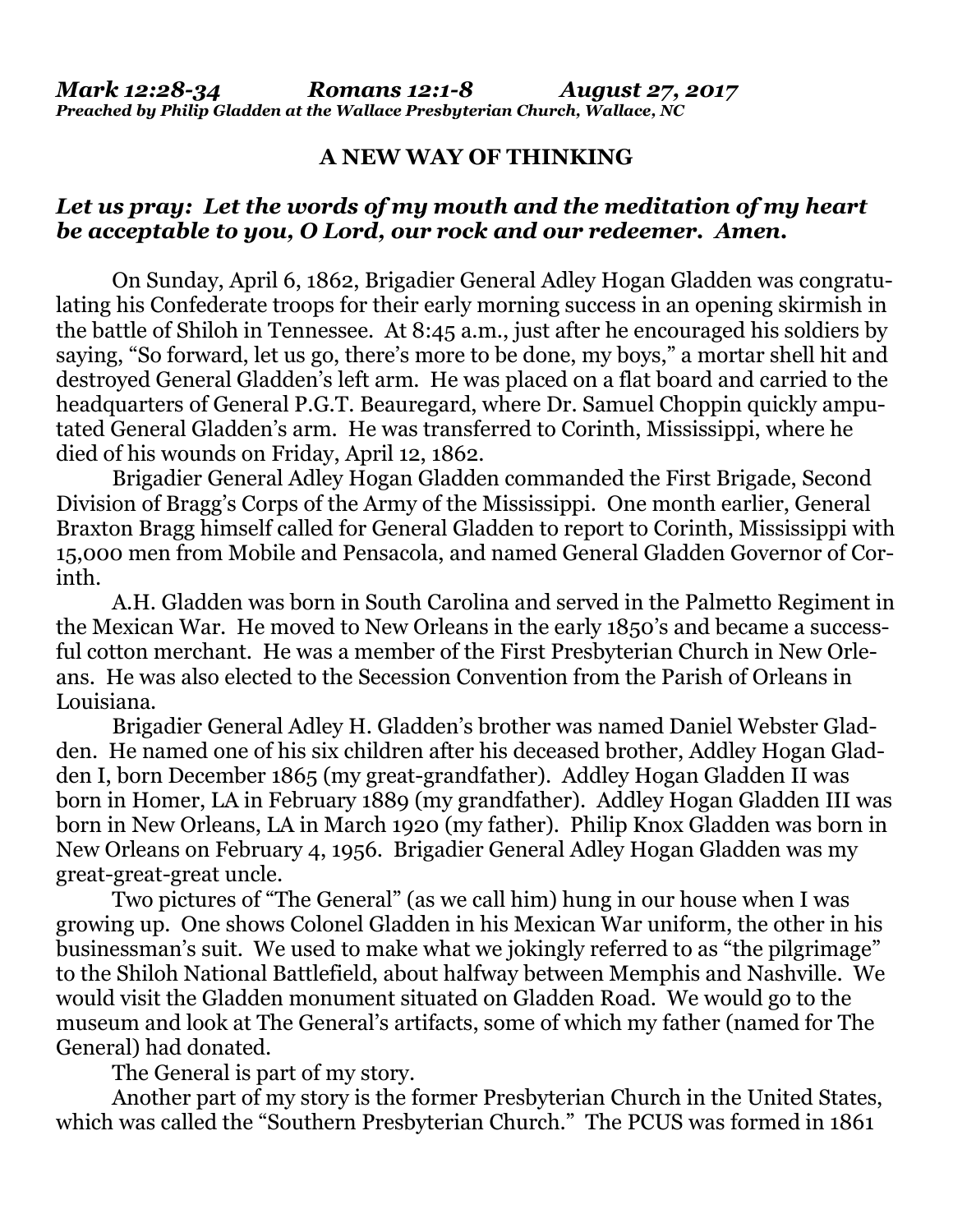and the national church didn't reunite until 122 years later, in June 1983. Although I am not a descendant of any Presbyterian preachers in the old Southern Presbyterian Church [when I told my grandfather in New Orleans that I was going to seminary, he said, "Well, we've never had any preachers in the family. But you know what they say — if you look back far enough in any family tree, you'll find a preacher and a horse thief!"], I guess I do belong to a long line of southern Presbyterian ministers. I was baptized, confirmed, nurtured, and educated for ministry in the old "Southern" church, but Nancy and I were ordained sixteen days after reunion in June 1983.

On November 29, 1860, Reverend Doctor Benjamin J. Palmer, pastor of the First Presbyterian Church in New Orleans preached a Thanksgiving Day sermon that clearly supported secession. On that same day, A.H. Gladden and nine other men from the congregation wrote Dr. Palmer and asked him to publish his sermon, which was based on verses from Psalm 90 and Obadiah. The sermon is a mixture of prevailing theological thought in the Southern Presbyterian Church and logical reasoning. Dr. Palmer was said to have preached "hell-fire and damnation" against the abolitionists, and said, "This argument, then, which sweeps over the entire circle of our relations, touches the four cardinal points of duty *to ourselves, to our slaves, to the world, and to Almighty God.* It establishes the nature and solemnity of our present trust, to *preserve and transmit our existing system of domestic servitude, with the right, unchallenged by man, to go and root itself wherever Providence and nature may carry it.*" 1

Presbyterian preachers in the antebellum South used the Bible to defend slavery. As one scholar put it, "Southern Presbyterian ministers were compelled to defend and even justify slavery from a religious standpoint. Those Presbyterian apologists turned to the Bible to justify the South's peculiar institution and defend the piety of the southern way of life. To defend slavery was to defend the very essence of the southern way of life. Religion and its spokesmen held the responsibility of infusing the southern culture with the moral strength of divine support, thereby confirming southern values and solidifying the southern position."<sup>2</sup>

Ninety-four years later, in May 1954, the General Assembly of the Presbyterian Church in the United States met in Montreat, North Carolina. The report of the Council of Christian Relations to the assembly included a section entitled "The Church and Segregation." The assembly adopted a measure that called on churches to examine the prevailing practice of segregation in Presbyterian colleges and universities, synods and presbyteries, and local churches. The recommendations were based on theological reflection, scripture, and coming changes in American culture. The first recommendation of the Council of Christian Relations was "that the General Assembly affirm that enforced segregation of the races is discrimination which is out of harmony with Christian theology and ethics and that the Church, in its relationship to cultural patterns, should lead rather than follow."<sup>3</sup>

On July 2, 1954, the session of this congregation met and adopted a resolution opposing the recommendations of the General Assembly regarding "the abolition of segregation in all phases of church activities." Following some "whereases" with some general theological, biblical, and cultural references, the session resolved: (a) That it is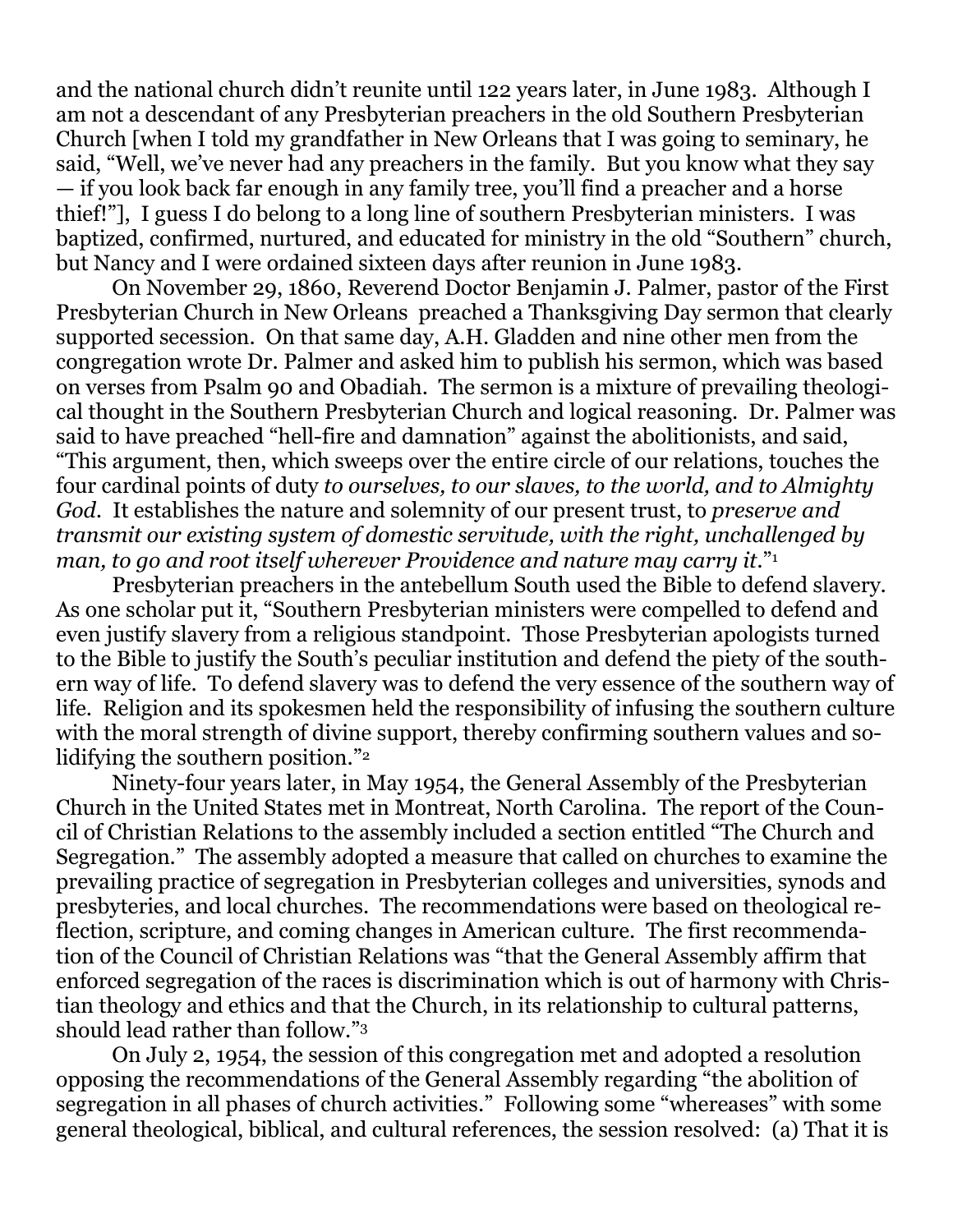opposed to the abolition of segregation in the Wallace Presbyterian Church; (b) That it refuses to comply with the request of the General Assembly of The Presbyterian Church In The United States, to abolish segregation; (c) That it views with extreme disfavor those who would imply by spoken or written word that the abolition of segregation is a necessary prerequisite to Christianity; (d) That a copy of this resolution be sent as an Overture to the 1955 General Assembly, requesting the repeal of the recently passed resolution regarding segregation.

Interestingly, the minutes note that "The Pastor requested that the Clerk be instructed to record him as dissenting from the decision. The request was granted on motion and vote."<sup>4</sup>

It's an age-old question: How much does our involvement in our culture shape and determine our understanding of the Gospel and how we live out the Gospel? The line from the General Assembly Committee gets at the heart of the matter: the Church, in its relationship to cultural patterns, should lead rather than follow. But, sad to say, lots of times the church doesn't lead ...

Over the years, I've heard plenty of people gripe and complain about how "the church" has watered down the gospel or accommodated the gospel to the surrounding culture. For thirty-four years now, I've carved out time during the week following the General Assembly of the Presbyterian Church (U.S.A.) to answer phone calls and talk to people one-on-one about statements, actions, and recommendations coming out of the General Assembly. Most of the time, the concern is that the church is giving in to the surrounding culture in regard to this or that issue.

But what if we in the church are more often resistant to the new way of thinking that the Gospel of Jesus Christ brings, because we are so awash in our cultural customs and beliefs and practices? As someone has said, it's like the fish that doesn't know it's surrounded by water, because it's always been in the water and doesn't know anything different.

In my study Bible, the heading over Romans 12:1-8 is "The New Life in Christ." Listen again to what Paul says to his fellow believers: "Do not be conformed to this world, but be transformed by the renewing of your minds, so that you may discern what is the will of God — what is good and acceptable and perfect." (Romans 12:2) The dictionary defines "conform" as "to adapt oneself to prevailing standards or customs" and "transform" as "to change in character or condition." That is both the challenge and the promise of the Gospel of Jesus Christ that Paul holds out to us this morning — not to adapt ourselves to the prevailing standards or customs (the way we've always done things before?), but to be changed in character and condition and conduct by the grace of God in Jesus Christ, by the renewing of our minds, so that we may discern what is the will of God.

Many years ago, Nancy and I attended an alumni luncheon at Union Presbyterian Seminary in Richmond. Dr. Randy Taylor was the speaker. He worked for years for the reunion of the Presbyterian Church (U.S.A.) and was elected the first moderator of the newly reunited church. Dr. Taylor told a story from when he was in seminary in Richmond in the 1950's. There was an exchange student from France which, he said,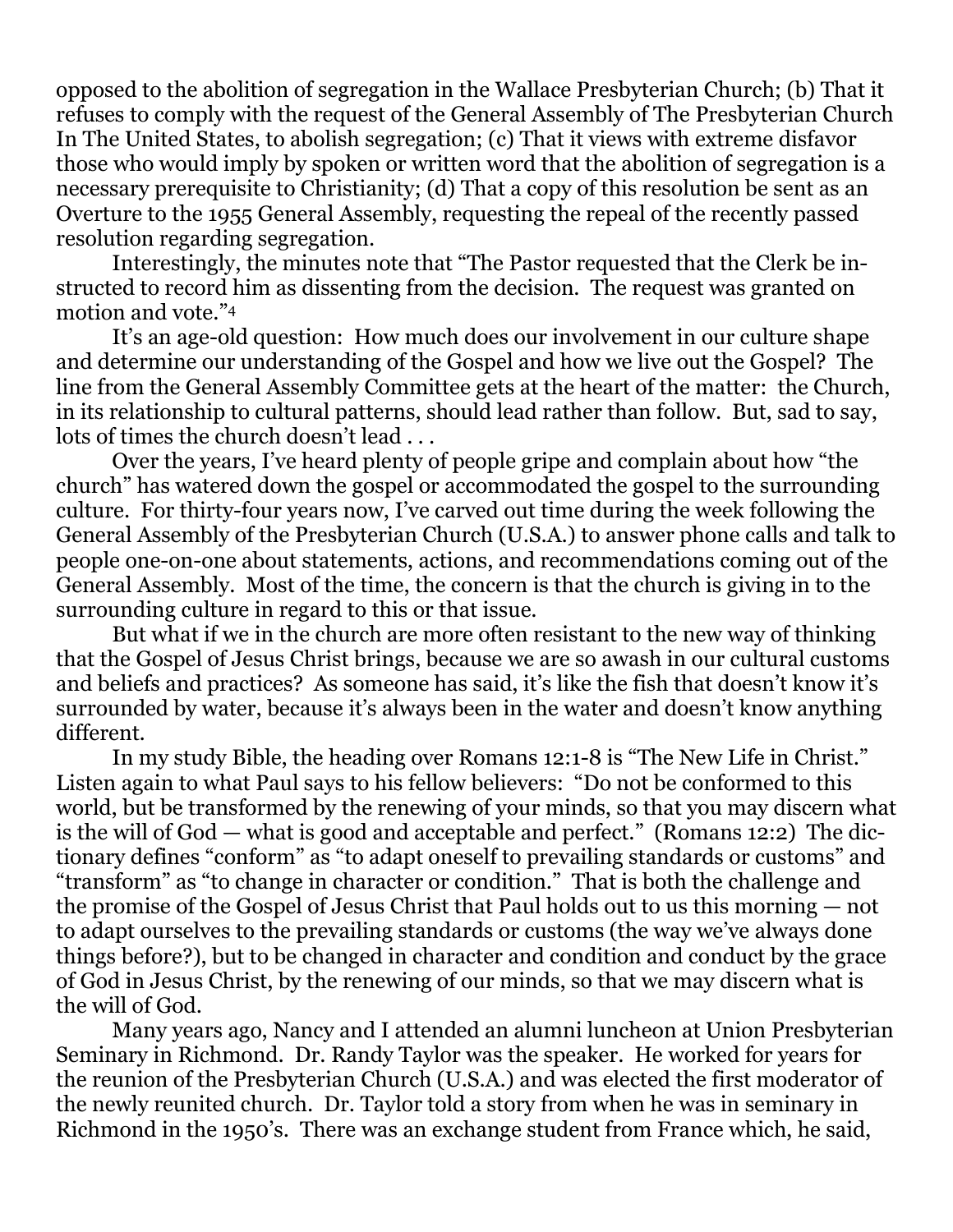was unusual for two reasons: (1) there weren't too many exchange students on campus and (2) she was a woman studying at the seminary. One night at supper, some of them asked her what differences she had noticed between the church in the U.S. and in France. She said (remember, this is Richmond, VA in the 1950's), "I have noticed that here in the U.S. in the Presbyterian Church, smoking cigarettes is perfectly acceptable, but drinking wine is frowned upon. Where I come from in France, the church frowns on smoking, but drinking wine is perfectly acceptable." Dr. Taylor said she paused, then said, "I guess it all depends on what grows in your elders' fields."

Romans 12:1-2 is an important hinge-point in Paul's letter. He begins this new section by saying, "Therefore . . ." Everything Paul is getting ready to say about our new life in Christ and how we view things and how we live hinges on what he has already said about our human sinfulness, God's grace in Jesus Christ, the power of the cross, our need for salvation, our being put in a right relationship with God through Christ's death for our sin, the power of the resurrection to make a difference in our lives today as well as in the future, and the gift of God's Holy Spirit to help us live the kind of lives God calls us to live. That's why Paul encourages us — even begs us — to adopt a new way of thinking in Jesus Christ. More than that, Paul says, when we have a new way of seeing things, we will actually do things that are different from the culture around us.

In Jesus Christ, God gives us a whole new perspective, if we're willing to look at things from God's point of view. Several years ago, I bought an electronic device at Best Buy after Christmas. When I got home and took it out of the package, I realized it was not what I needed. As a bunch of us sat around in the den and visited, I tried to put the packaging back together the way it had been before I opened it. I worked on it for about 45 minutes, but could never get the package to fit neatly and tightly. At that point, Jackson happened to walk through the den, saw what I was doing, grabbed the box from me, and in about 15 seconds had completely repackaged the item just like it had been originally. Then he looked at me and said, "You were doing it all wrong!"

He was right! But I couldn't see it. I needed a new way of seeing things. That's what God offers us in Jesus Christ — a renewal of our minds, so that we may discern what is the will of God — what is good and acceptable and perfect. That's what Paul is talking about — seeing things in a new way through Jesus Christ. Of course, as someone has said, many times when we complain, "I just can't discern the will of God for my life," what we really mean is, "I just don't want to conform my life to God's will." Next Sunday's sermon will be based on Romans 12:9-21, where Paul lines out what it means to act out of a new way of thinking in Jesus Christ.

Six months after the PCUS General Assembly in Montreat called upon congregations to abolish segregation in their worship and ministries, Dr. Martin Luther King, Jr. preached a sermon at the Dexter Avenue Baptist Church in Montgomery, Alabama. The sermon, based on Romans 12:1-8, was called "Transformed Nonconformist." I doubt this sermon was in any way related to the specific recommendations coming out of the Presbyterian General Assembly. However, considering the cultural mood and prevailing practices of the time, it's interesting to hear Dr. King's words. In his sermon